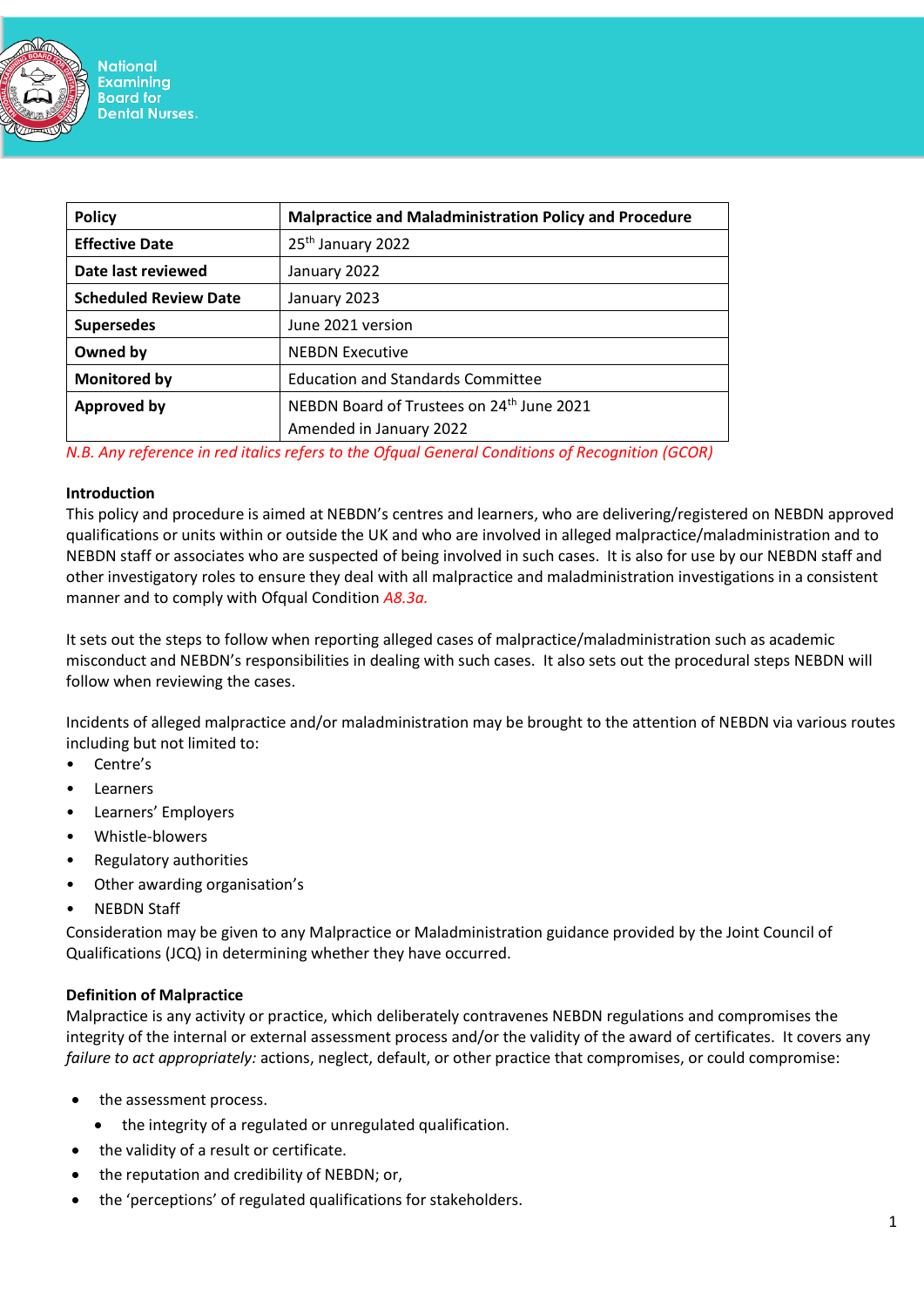

Examples of malpractice may include a range of issues from the active failure to maintain appropriate records or systems to the deliberate falsification of records to claim certificates. For the purpose of this policy this term also covers any forms of discrimination or bias towards certain or groups of learners.

## **Examples of Malpractice**

The categories listed below are examples of malpractice. Please note that these examples are not exhaustive and are only intended as guidance on our definition of malpractice:

- Denial of access to premises, records, information, learners, and staff to any authorised NEBDN representative and/or the regulatory authorities.
- Deliberate misuse of the NEBDN logo, brand, name and trademarks or misrepresentation of a centre's relationship with NEBDN and/or its recognition and approval status with NEBDN.
- Failure of centre's to ensure robust investigations in Fitness to Practice investigations and share the resulting data.
- Deliberate failure to continually adhere to our centre's accreditation and/or qualification approval requirements or actions assigned to the centre.
- Intentional withholding of information from NEBDN, which is critical to maintaining the rigor of quality assurance and standards of qualifications.
- Deliberate failure to carry out internal assessment, internal moderation, or internal verification in accordance with our requirements.
- Deliberate failure to disclose and mitigate Conflicts of Interest in any marking and assessment of learner work.
- The unauthorised use of inappropriate materials / equipment in assessment settings (e.g., mobile phones).
- A loss, theft of, or a breach of confidentiality in, any assessment materials. (Ofqual General Conditions *B3.2b* and *G4.2 – G4.6*).
- Insecure storage of assessment materials.
- Inappropriate circulation/distribution of assessment materials.
- Unauthorised amendment, copying or distributing of exam/assessment papers/materials.
- Inappropriate assistance/support to learners by anyone involved in the assessment (e.g., unfairly helping them to pass a unit or qualification).
- Deliberate failure to adhere to the requirements of our Reasonable Adjustments and or Extenuating Circumstances Policy.
- Plagiarism/copying by learners /staff.
- Cheating by learners /staff.
- Impersonation assuming the identity of another learner or having someone assume their identity during an assessment.
- Collusion or permitting collusion in exams/assessments.
- Deliberate contravention by learners of the assessment arrangements NEBDN specify for qualifications.
- Fraudulent claim for certificates and/or deliberate submission of false information to gain a qualification (Ofqual General Condition *B3.2F*)
- Falsification of records
- Deliberate failure to adhere to our learner registration and certification procedures.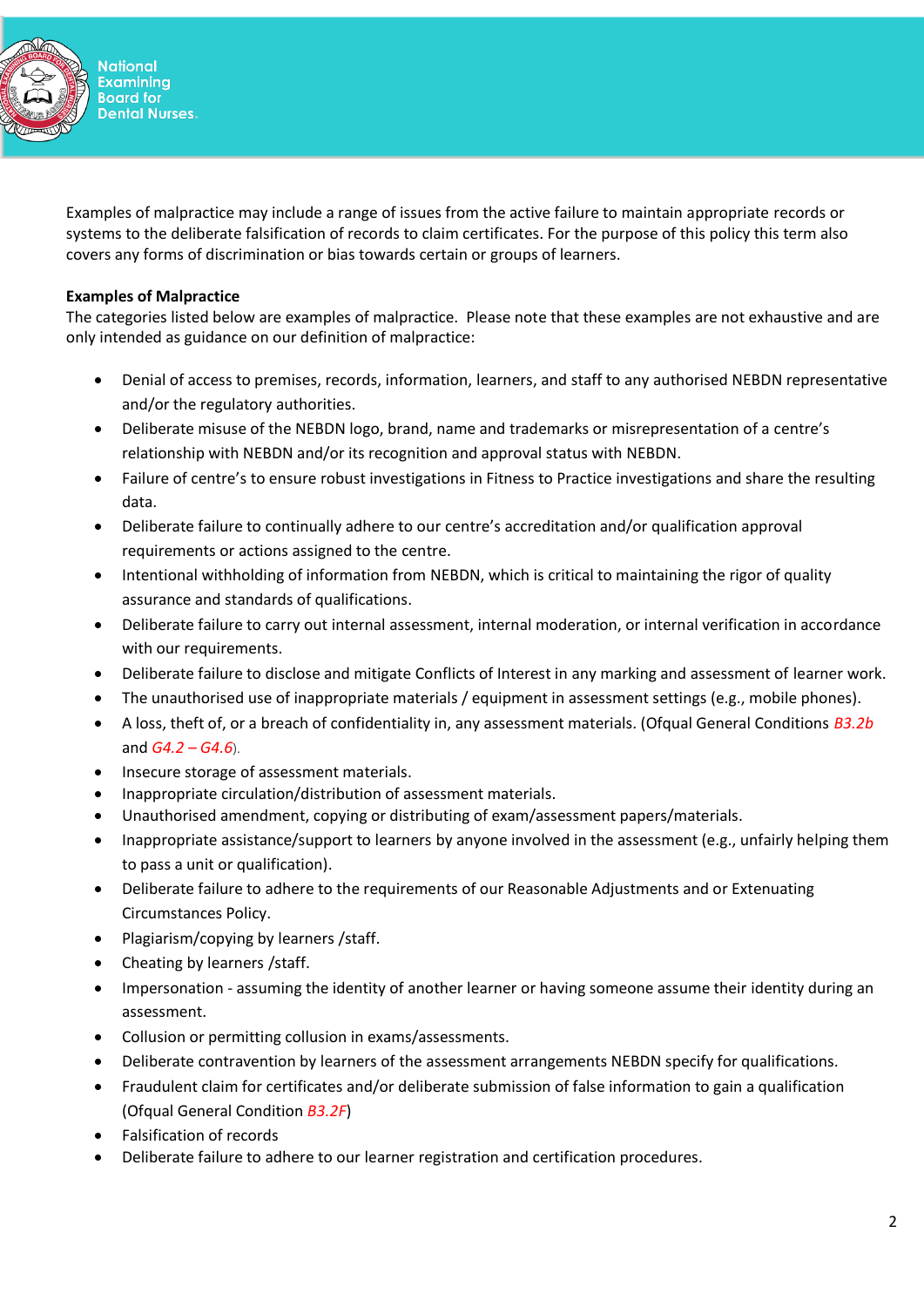

- Deliberate failure to maintain appropriate auditable records, e.g., certification claims and/or forgery of evidence.
- Learners still working towards qualification after certification claims have been made.
- Selling certificates for cash.
- Selling papers/assessment details.
- Sharing or selling assessments on-line.
- Extortion.
- Fraud.
- Threatening or abusive behaviour that threatens the safety of staff and/or is intended to put undue influence on the outcomes of an assessment/award.
- Learners paying or using others to complete assessments

# **Learners Malpractice in online assessments**

Learners are reminded that online assessments are subject to a range of electronic and human checks to ensure that learner work is authentic and indicative of their own knowledge and experience; the GDC also requires appropriate ethical standards of dental professionals. Learner penalties for collusion may be substantial and involve disclosure to the GDC registration team or result in a Fitness to Practice issue, either at centre or GDC level.

# **Definition of Maladministration**

Maladministration is linked to Malpractice and is essentially any activity or practice, which results in non-compliance with administrative regulations and requirements where there has been no intention on the part of the person responsible to do any harm. It may involve some degree of incompetence or ineptitude or may simply be because of carelessness or inexperience. and includes the application of persistent mistakes or poor administration by a centre (e.g., inappropriate learners' records) or on behalf of a centre (e.g., Inappropriate invigilation of an assessments, incomplete assessments returned to NEBDN).

# **Examples of Maladministration**

The categories listed below are examples of centre and learner maladministration. Please note that these examples are not exhaustive and are only intended as guidance on NEBDN's definition of maladministration:

- Persistent failure to adhere to NEBDN's learner registration and certification procedures.
- Persistent failure to adhere to NEBDN's centre accreditation and/or qualification requirements and/or associated actions assigned to the centre.
- Late learner registrations (both infrequent and persistent).
- Unreasonable delays in responding to requests and/or communications from NEBDN.
- Inaccurate claims for certificates (Ofqual General Condition *B3.2F*).
- Failure to maintain appropriate auditable records, e.g., certification claims and/or forgery of evidence.
- Inadvertent delay of providing information, by omission, from NEBDN which is required to assure NEBDN of the centre's ability to deliver qualifications appropriately.
- Misuse of our logo and trademarks or misrepresentation of a centre's relationship with NEBDN and/or its recognition and approval status with NEBDN.
- Poor administration arrangements and/or records.
- Persistent mistakes in relation to our delivery arrangements.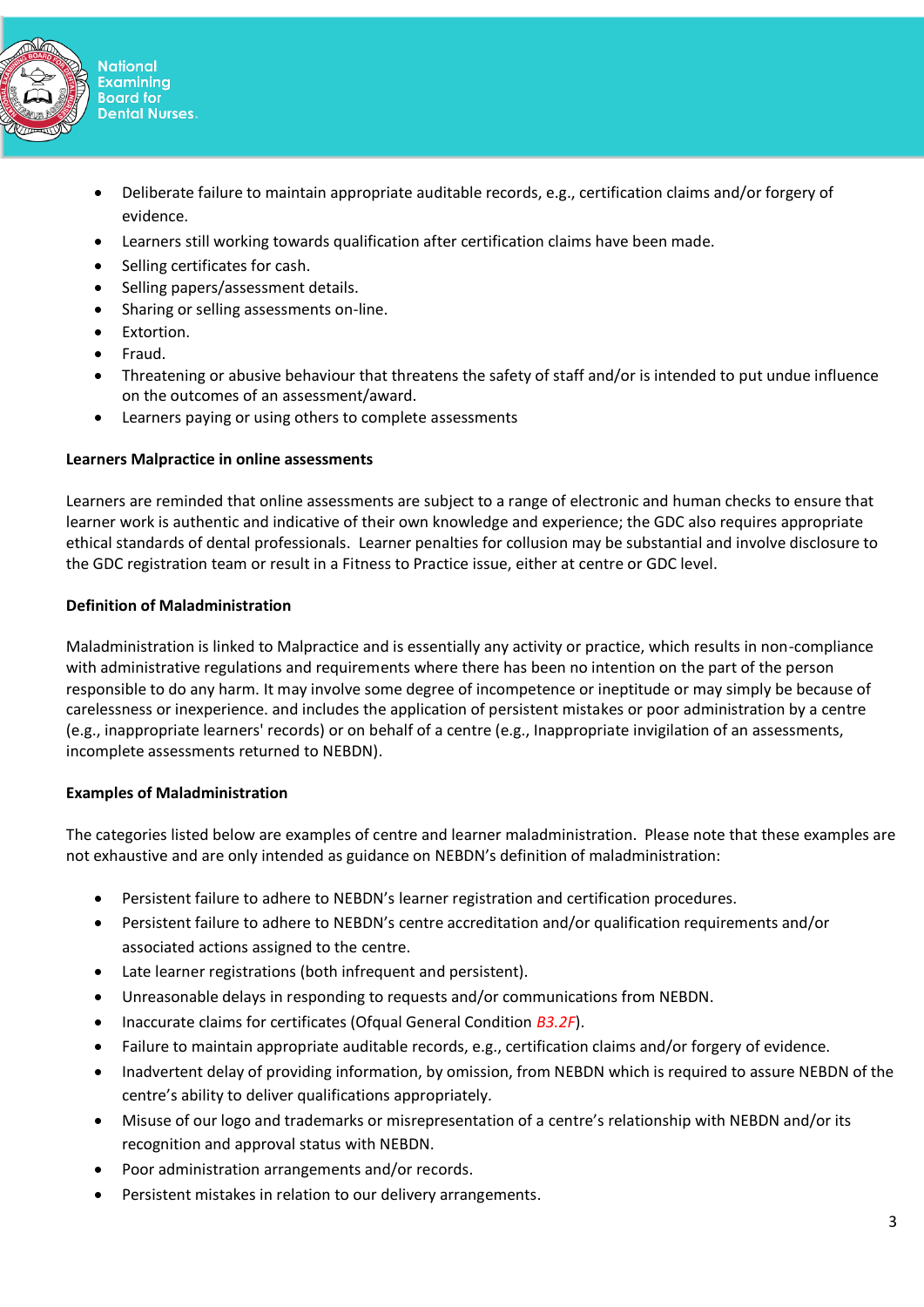

• Failure to adhere to the requirements of our Reasonable Adjustments and or Extenuating Circumstances Policies.

# **Accountability and Responsibility**

### **Trustees are accountable for:**

- Ensuring regulatory requirements are adhered to.
- Agreeing strategies, receiving progress reports, reviewing performance and monitoring trends in relation to compliance within NEBDN to Ofqual General Conditions of Recognition

# **Education and Standards Committee are responsible for**

- Monitoring incidents on behalf of the Board of Trustees
- Reporting to the Board of Trustees on the management of the impact of any malpractice and maladministration on NEBDN

# **The Chief Executive Officer (CEO) is responsible for:**

- To research and implement appropriate policies and procedures
- Ensure NEBDN is complying with all regulatory obligations,
- Assure the Board of regulatory compliance.

# **The Responsible Officer (RO) is responsible for:**

- Representing NEBDN as a single point of regulatory contact
- Liaison with regulatory bodies (Ofqual and General Dental Council) on the identification, progress, and outcomes of investigations as appropriate.

# **The Head of Quality and Standards (HQS) is responsible for:**

Overseeing the Malpractice & Maladministration Management Procedure

- Maintaining, applying, and reporting on the Malpractice & Maladministration Management Procedure. Compiling and submitting reports and maintaining records
- Escalating issues of malpractice or maladministration which may require the removal of qualification/ centre Staff approval
- Communicating with learners and centres in relation to malpractice or maladministration
- Reporting to SMT regarding suspicious activity for any online assessments; including notification of suspicions to centres.

## **The Head of Operations (HOPs) is responsible for:**

Analysis of Exam performance data

- Identification of suspicious learner behaviour in written and OSCE assessments
- Referring cases to Quality Assurance for investigation by centres in first instance

## **The Chief External Examiner (CEE) is responsible for:**

• Ensuring external assessment, marking and moderation activities are effectively monitored for signs of potential malpractice/maladministration in Face to Face or online Assessments

## **All NEBDN staff, External Examiners and volunteers are responsible for:**

• Ensuring any information received which may refer to alleged malpractice and/or maladministration is brought to the attention of QA team and or the HQS immediately for investigation.

**Centres are responsible** (Ofqual General Condition *A8.4*) **for:**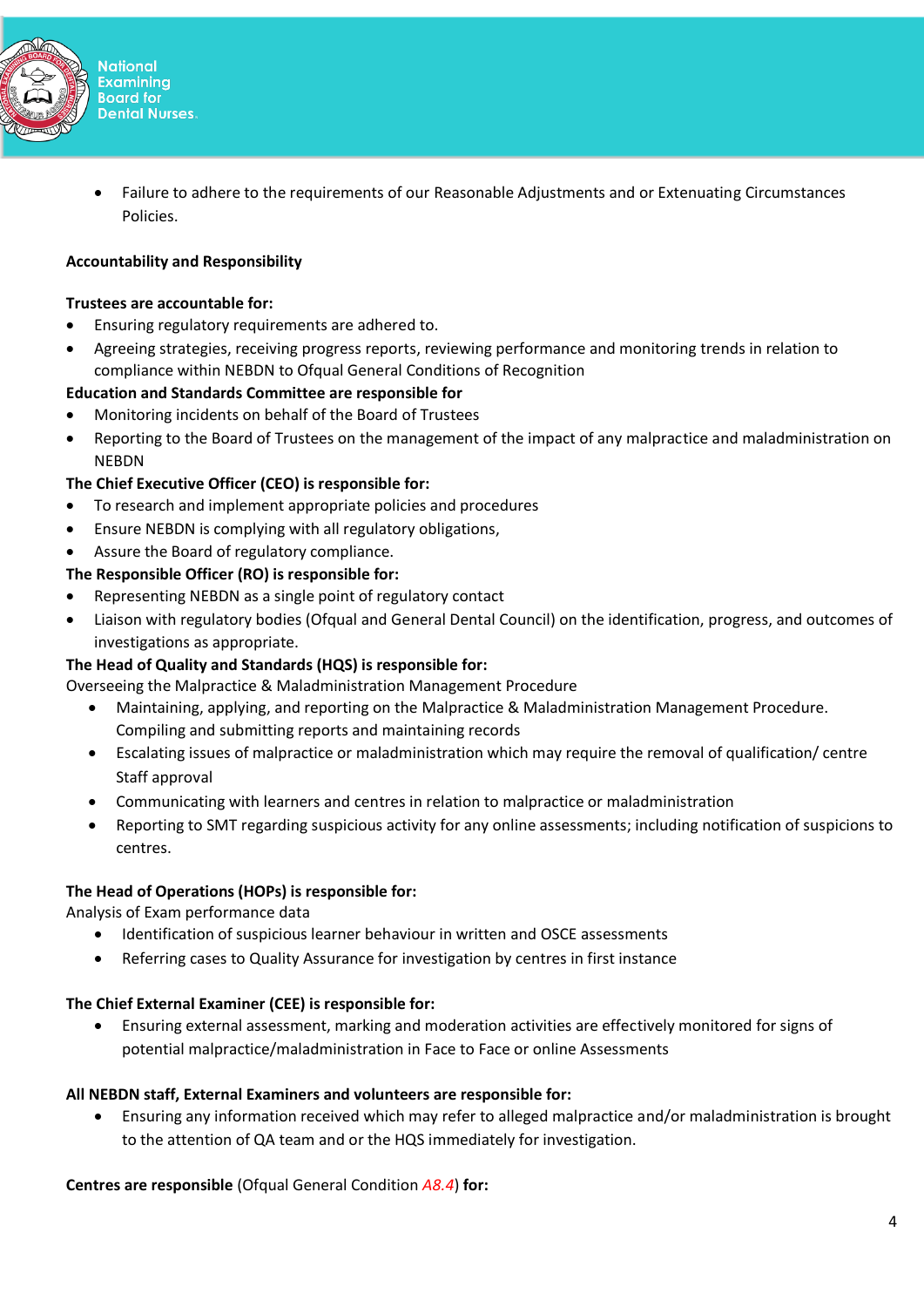

- Ensuring all staff involved in the management, assessment, and quality assurance of NEBDN qualifications and all learners are fully aware of the contents of the policy.
- Reminding learners of the professional requirements to avoid accidental or planned plagiarism in their portfolios and exams.
- Ensuring arrangements are in place to prevent, investigate and report instances of alleged malpractice and maladministration or any learner Fitness to Practice issues.
- Ensuring any information received which may refer to alleged malpractice and/or maladministration is brought to the attention of the HQS immediately for investigation.
- Ensuring centres and learners adhere to all relevant policies and procedures.
- Leading effective learner Fitness to Practice investigations and providing sufficient records and outcomes to NEBDN.

It is important that centre staff involved in the management, assessment and quality assurance of the qualifications, and the learners, are fully aware of the contents of the policy and that the centre has arrangements in place to prevent and investigate and report instances of alleged malpractice and maladministration.

A failure to report suspected or actual malpractice/maladministration cases or have in place effective arrangements to prevent such cases, may lead to sanctions being imposed on centre (see the NEBDN's Sanctions policy for details of the sanctions that may be imposed).

Advice and Guidance for centres is provided by NEBDN regarding how to investigate and deal with malpractice and maladministration. (Ofqual General Conditions *A8.5 / A8.4*).

Centre compliance with this policy and how it takes reasonable steps to prevent and/or investigate instances of malpractice and maladministration will be reviewed by NEBDN periodically through ongoing monitoring arrangements.

# **Review arrangements** (Ofqual General Condition *A8.3a*)

NEBDN will review the policy annually as part of our annual self-evaluation arrangements and revise it as and when necessary, in response to centre and learner feedback, changes in our practices, actions from the regulatory authorities or external agencies, changes in legislation, or trends identified from previous allegations.

In addition, this policy may be updated considering operational feedback to ensure NEBDN arrangements for dealing with alleged malpractice and maladministration remain effective.

## **Procedure**

The Malpractice & Maladministration Management Procedure includes the following activities:

- **Identification Process**
- Investigation (internal or external, e.g., a centre's learner Fitness to Practice outcome)
- Findings and Review
- Appeals
- Reporting
- Lessons Learnt

**Process for making an allegation of malpractice or maladministration.**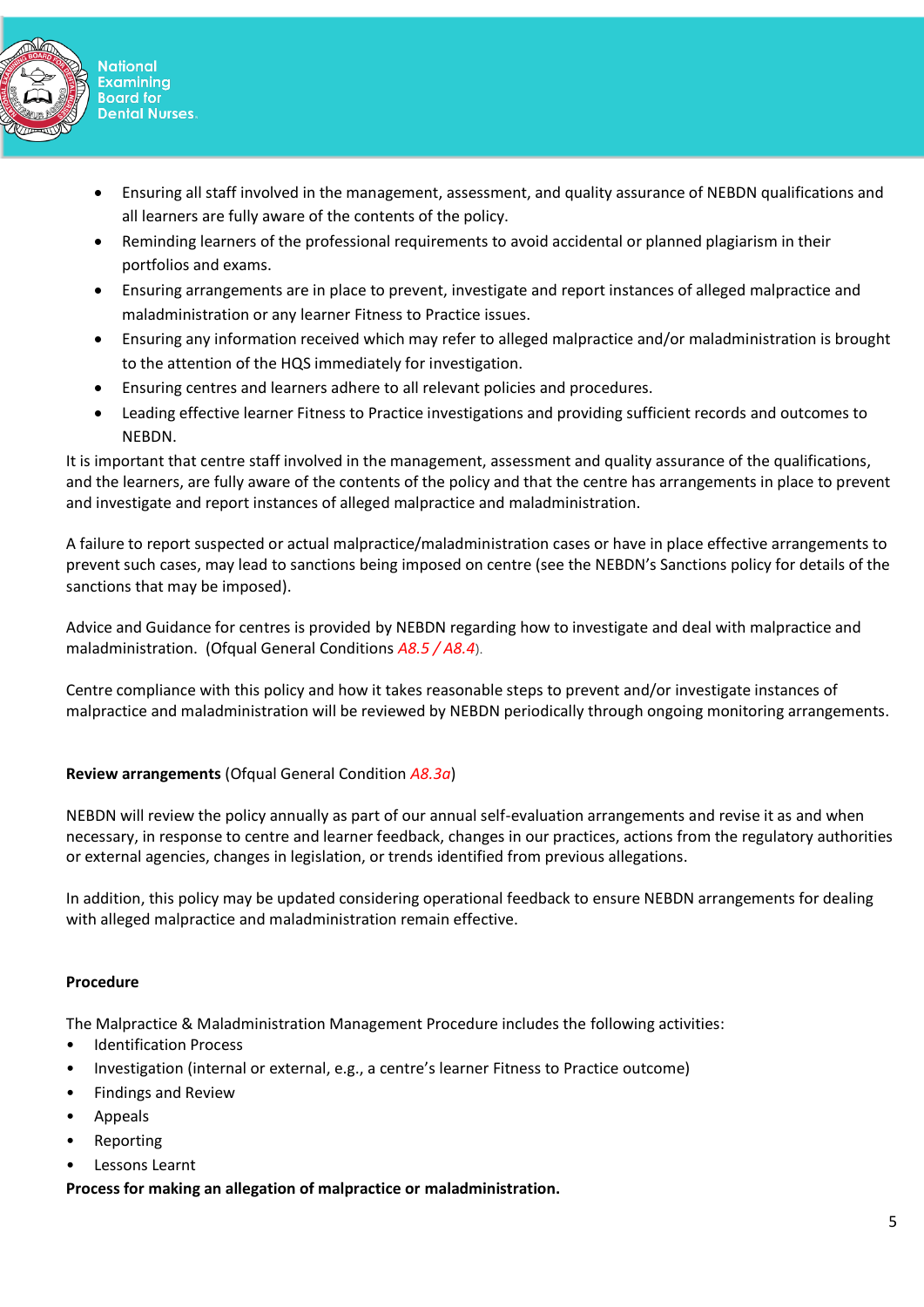

## Anybody who identifies or is made aware of alleged cases of malpractice or maladministration at any time **must immediately notify the Quality Manager at NEBDN and should also email the issue to: [qa@nebdn.org.](mailto:qa@nebdn.org) as soon as possible.**

Evidence should be submitted in writing/email and enclose all appropriate supporting evidence and other parties such as learners, parents, examiners, or whistle-blowers may contact NEBDN direct – (our contact details are outlined at the end of this policy).

Please note that while we aim to maintain anonymity to people alleging irregularities; the nature of the allegations may be enough to identify a disclosing individual. Criminal activity may need investigation by external organisations (e.g., Police) that may have legal right to personal data for effective investigation of alleged criminal activity. Individuals considering disclosures may wish to review legal protections and guidance applicable to them under 'whistleblowing'.

Information will be added into TheHub software as a 'Malpractice/Malpractice investigation report' by the relevant Quality Assurer/Quality Manager as needed to provide a central and current record.

All allegations should include as much of the following information as possible:

- Centre's name, address and number and centre (where applicable)
- Learner's name and NEBDN registration number
- Centre/NEBDN personnel's details (name, job role) if they are involved in the case.
- Details of the NEBDN course/qualification affected or nature of the service affected.
- Nature of the suspected or actual malpractice and associated dates and how detected
- Details and outcome of any initial investigation carried out by the centre or anybody else involved in the case, including any extenuating circumstances.

NEBDN ask that the person making the allegation declares any personal interest they may have in the matter and reminds individuals to ensure they do not breach any laws in investigation of alleged irregularities.

If a centre has conducted an initial investigation prior to formally notifying us, the centre should ensure that staff involved in the initial investigation are competent and have no personal interest in the outcome of the investigation (Ofqual General Condition *A8.3b)*.

NEBDN would expect that such investigations would normally involve the Head of the centre (if there is an investigation into allegations of malpractice or irregularities against them or the management of the centre then such investigations should be carried out by a suitable alternative such as the Chair of the Governing Body of the centre or his/her nominee).

In all instances the centre must immediately notify NEBDN if they suspect malpractice or maladministration may have occurred as NEBDN have a responsibility to the regulatory authorities to notify them of potential concerns as soon as possible and to ensure that all investigations are carried out rigorously and effectively (Ofqual General Condition *A8.3b*).

## **Confidentiality and whistle blowing (Raising a Concern)**

A person making an allegation of malpractice or maladministration may wish to remain anonymous (the whistle blower). It is always preferable to identify yourself and provide NEBDN with contact details. However, if an individual is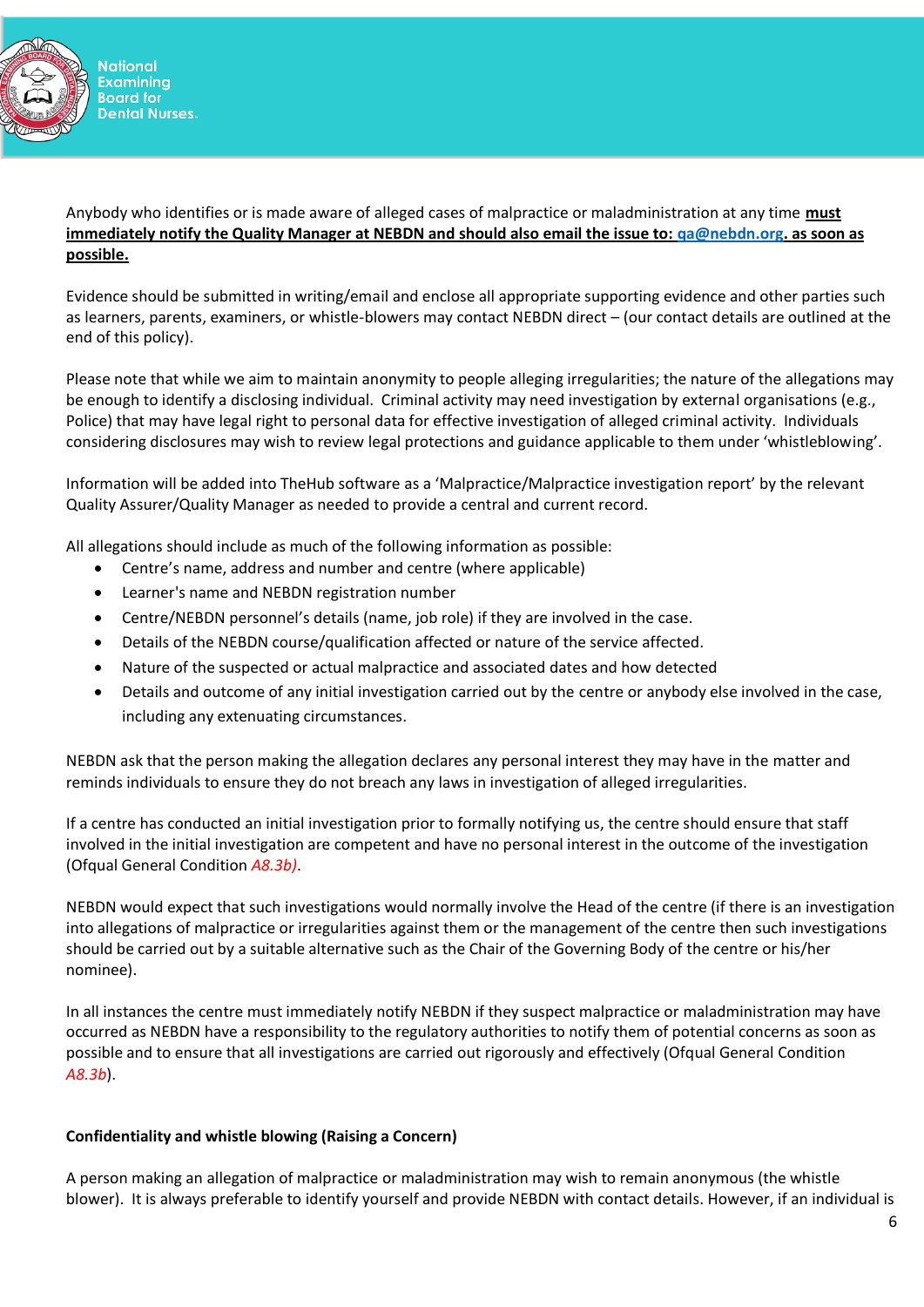

**National Examining Board for Dental Nurses.** 

concerned about possible adverse consequences that may occur should their identify be revealed to another party, then the individual should inform NEBDN. NEBDN will always aim to keep a whistle-blower identity confidential where asked to do so although this cannot be guaranteed; we may need to disclose your identity should the complaint lead to issues that need to be taken forward by other parties. For example:

- the police, fraud prevention agencies or other law enforcement agencies (to investigate or prevent crime, including fraud)
- the courts (in connection with any court proceedings)
- other third parties such as the relevant regulatory authority (e.g., Ofqual in England).

Please see our Whistleblowing Policy for further information. Please also refer to the relevant centre or NEBDN Raising Concerns Policy and Fitness to Practice Policy.

The investigator(s) assigned to review the allegation will not reveal the whistleblower's identity unless the whistleblower agrees or it is necessary for the purposes of the investigation (as noted above). The investigator(s) will advise the whistleblower if it becomes necessary to reveal their identity against their wishes.

A whistleblower should also recognise that he or she may be identifiable by others due to the nature or circumstances of the disclosure (e.g. the party which the allegation is made against may manage to identify possible sources of disclosure without such details being disclosed to them).

Once a concern has been raised, we have a duty to pursue the matter. It will not be possible to prevent the matter being investigated by subsequently withdrawing their concern as we are obliged by the regulators to follow-up and investigate allegations of malpractice or maladministration Ofqual General Condition *A8.2*).

In all cases, we will keep you updated as to how we have progressed the allegation (e.g. we have undertaken an investigation) and the whistle-blower will have the opportunity to raise any concerns about the way the investigation is being conducted with the investigator(s). However, we won't disclose details of all of the investigation activities, and it may not be appropriate for us to disclose full details of the outcomes of the investigation due to confidentiality or legal reasons (e.g. disclose full details on the action that may be taken against the parties concerned). While we cannot guarantee that we will disclose all matters in the way that you might wish, we will strive to handle the matter fairly and properly.

# **Responsibility for the investigation**

In accordance with regulatory requirements all suspected cases of maladministration and malpractice will be examined promptly by NEBDN to establish if malpractice or maladministration has occurred, and we will take all reasonable steps taken to prevent any adverse effect from occurring as defined by the regulators (Ofqual General Condition *D4.2*).

All suspected cases of malpractice and maladministration will be passed to NEBDN's Quality Manager who will acknowledge receipt, as appropriate, within 2 working days.

NEBDN's Quality Manager will be responsible for ensuring the investigation is carried out in a prompt and effective manner and in accordance with the procedures in this policy and will allocate a relevant member of staff (e.g., a member of the quality team) to lead the investigation to establish whether the malpractice or maladministration has occurred and review any supporting evidence received or gathered by NEBDN (Ofqual General Condition *A8.2a*).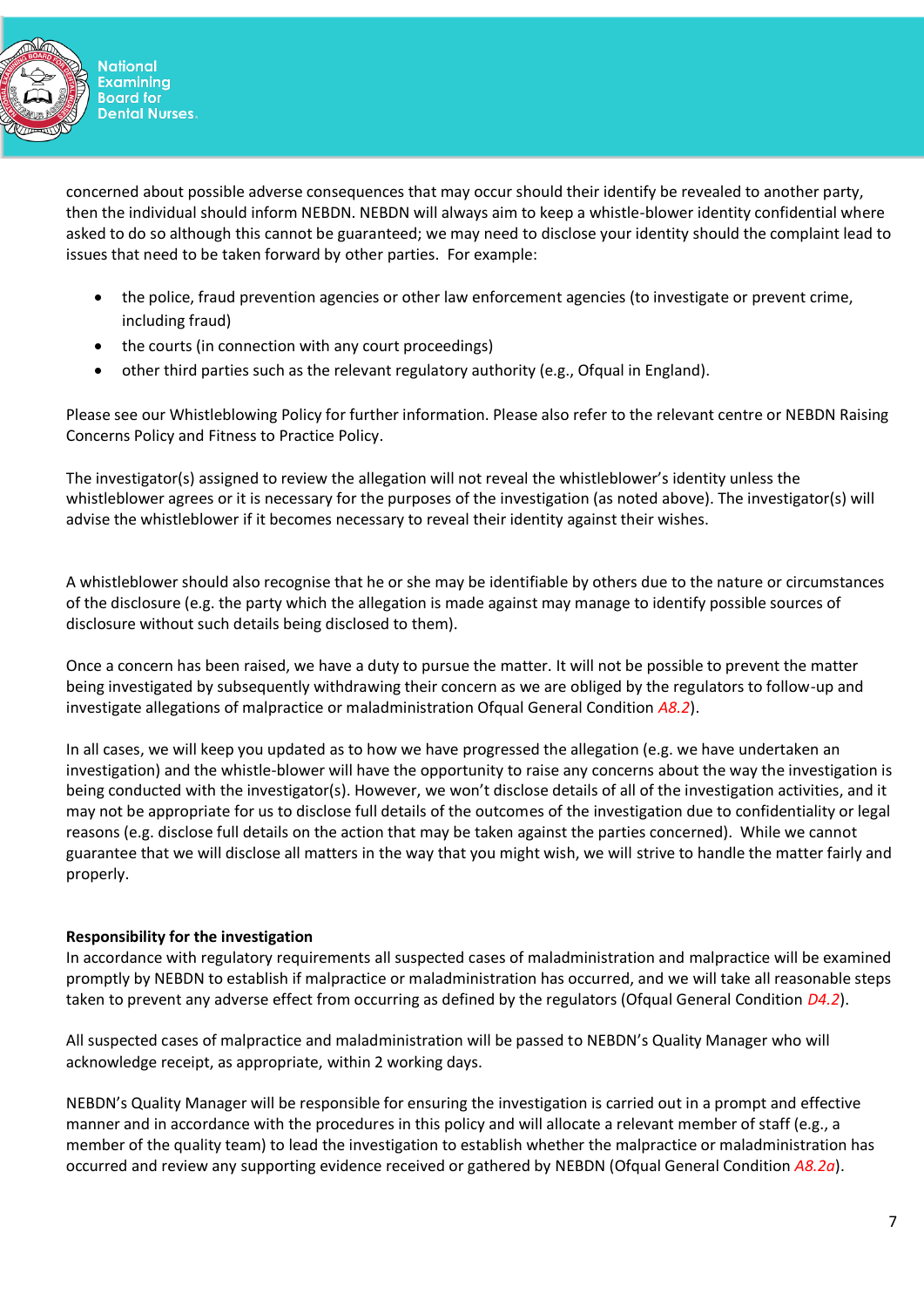

NEBDN personnel assigned to the investigation will have the appropriate level of training and competence and no previous involvement or personal interest in the matter (Ofqual General Conditions *A8.3b* and *G4.6*).

## **Investigation**

Should an investigation be undertaken into your centre, the head of the centre must, and NEBDN will:

- ensure the investigation is carried out by competent and appropriate investigators who have no personal involvement in the incident or interest in the outcomes (further centre guidance can be provided as needed). The relevant QA staff will discuss and record that the investigator(s) either do not have any conflicts or explain the basis of which they consider the Conflicts of Interest have been successfully mitigated.
- ensure that the investigation is assigned to personnel who have the appropriate level of training and competence.
- ensure the investigation is carried out in an effective, prompt, and thorough manner and that the investigator(s) look beyond the immediate reported issues to ensure that any arrangements made by the centre are appropriate for all qualifications.
- respond speedily and openly to all requests relating to the allegation and/or investigation.
- cooperate and ensure everyone involved cooperates fully with any investigation and/or request for information.

**All relevant information should be recorded in TheHub as needed, to provide a full and up to date record of information gathered.**

## **Notifying relevant parties**

In all cases NEBDN will tell the person who made the allegation who will be handling the matter, how they can contact them, what further assistance may be needed from them.

In cases of alleged malpractice or maladministration, NEBDN will notify the most senior member of the centre staff involved in the allegation (except when the most senior member of centre staff or management is under investigation; in which case communication may be with the Chair of Board, Local Authority officials or other appropriate authorities) superior to the Head of the centre that NEBDN will be investigating the matter.

In the case of learner malpractice NEBDN may ask the centre to investigate the issue in liaison with our own personnel. NEBDN will only ask the centre to investigate the matter where NEBDN have confidence that the investigation will be prompt, thorough, independent, and effective (Ofqual General Condition *A8.7a*).

In all cases we may withhold details of the person making the allegation if to do so would breach a duty of confidentiality or any other legal duty (Ofqual General Condition *D4.2*).

NEBDN may engage and communicate directly with members of centre staff who have been accused of malpractice if appropriate (e.g., the staff member is no longer employed by the centre) and/or communicate directly with a learner or their representative (e.g., if there is a contradiction in the evidence provided during an investigation or where the centre is suspected of being involved in malpractice).

Where applicable, the Responsible Officer will inform the appropriate regulatory authorities if NEBDN believe there has been an incident of malpractice or maladministration, which could either invalidate the award of a qualification, or if it could impact another awarding organisation (Ofqual General Condition *B3.2g*) or causes an Adverse Effect. We will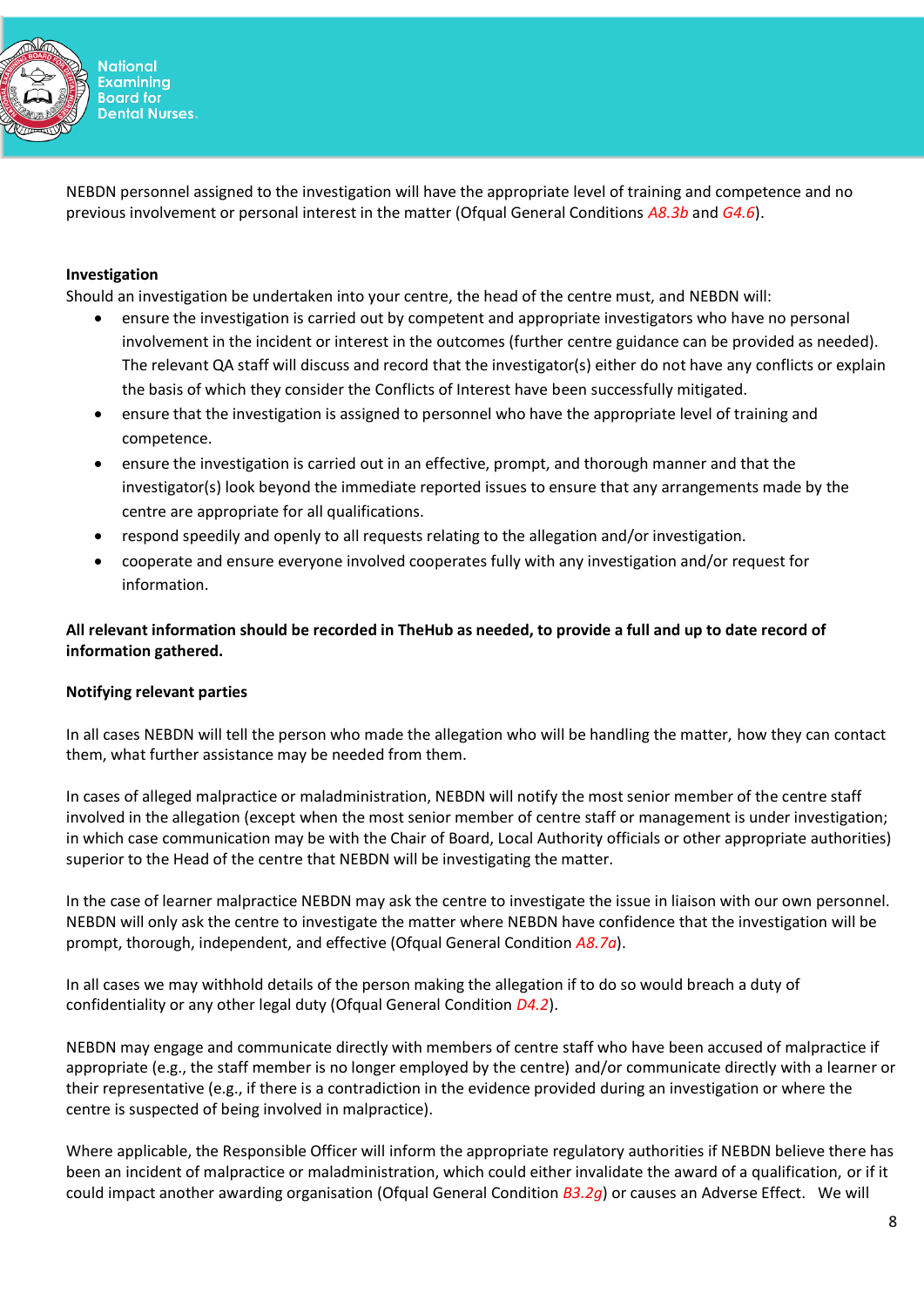

**National Examining Board for Dental Nurses.** 

keep them informed of progress in large and/or complex cases. It may also be necessary to report a GDC registrant for Fitness to Practice to the General Dental Council.

Where the allegation may affect another awarding organisation and their provision, we will also inform them in accordance with the regulatory requirements and obligations imposed on NEBDN by the regulator, Ofqual (Ofqual General Condition *A8.7b*). If fraud is suspected and/or identified, NEBDN may also notify the police.

## **Investigation timelines and summary process**

Where possible, NEBDN aim to complete an investigation as soon as possible and within 1 calendar month of receipt of the allegation. Please note that in some cases the investigation may take longer; for example, if a centre visit is required. In such instances, NEBDN will advise all parties concerned of the likely revised timescale.

The fundamental principle of all investigations is to conduct enquiries in a fair, reasonable and legal manner, ensuring that all relevant evidence is considered without bias. In doing so, investigations will be underpinned by a scope of work - and based around the following broad objectives:

- To establish the facts relating to allegations/complaints to determine whether any irregularities have occurred.
- To identify the cause of the irregularities and those involved.
- To establish the scale of the irregularities and whether other qualifications may be affected.
- To log and evaluate any action already taken by the centre.
- To determine whether remedial action is required to reduce the risk to current registered learners and to preserve the integrity of the qualification.
- To ascertain whether any action is required in respect of certificates already issued.
- To obtain clear evidence to support any sanctions to be applied to the centre, and/or to members of staff, in accordance with NEBDN's Sanctions Policy.
- To identify any adverse patterns or trends.

NEBDN will strive to ensure that the investigation is carried out as confidentially as possible and the organisation/person who is the subject of the allegation will have the opportunity to raise any issues both about the approach and the conduct of the investigation with the investigator(s) during the investigation.

In carrying out any investigation NEBDN will be sensitive to the effect on, and reputation of, a centre and/or those members of staff who may be the subject to investigation. We will strive to ensure that the investigation is carried out as confidentially as possible and the organisation/person who is the subject of the allegation will have the opportunity to raise any issues about the proposed approach and the conduct of the investigation with the investigator(s) during the investigation.

The investigation may involve a request for further information from relevant parties and/or interviews with personnel involved in the investigation. In any interviews carried out with the person(s) accused of malpractice/maladministration they can choose to be accompanied by a work colleague, trade union representative, or other party.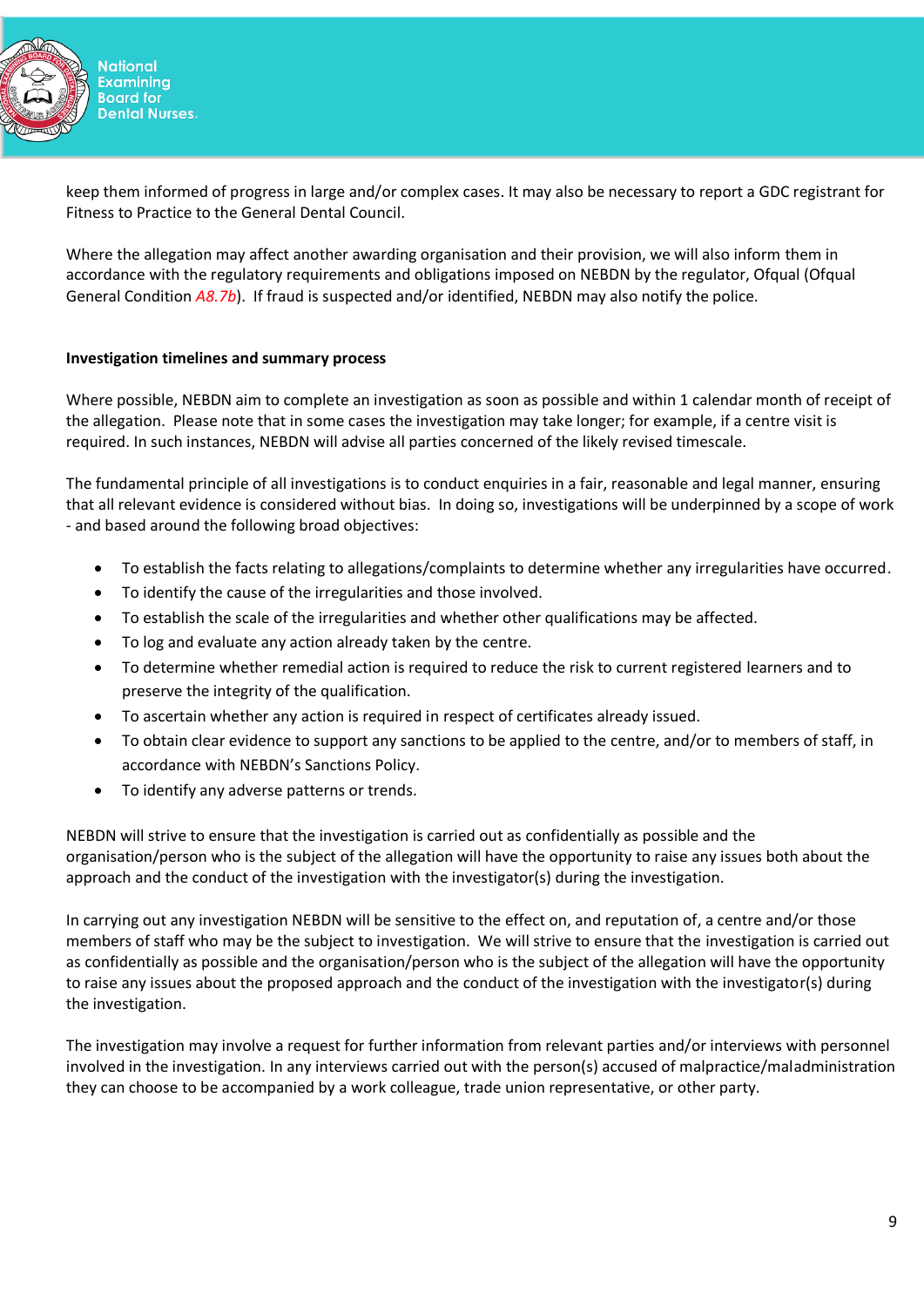

NEBDN will:

- Ensure all material collected as part of an investigation is kept secure. All records and original documentation concerning a completed investigation that ultimately leads to sanctions against a centre will be retained according to NEBDN's data protection timelines.
- If an investigation leads to invalidation of certificates, or criminal or civil prosecution, all records and original documentation relating to the case will be retained until the case and any appeals have been heard and in accordance with the Information Management Policy.
- Expect all parties, who are either directly or indirectly involved in the investigation, to fully co-operate.

Upon notification of an alleged case of malpractice or maladministration and/or at any time during or after the investigation, NEBDN reserve the right to impose sanctions on the centre in accordance with our Sanctions Policy to protect the interests of learners and the integrity of the qualifications.

The Head of Quality & Standards (HQS) will be responsible for regularly reviewing the application and maintenance of sanctions to ensure they continue to be appropriate and proportionate to the incident(s) and risk of future incidents occurring.

We also reserve the right to withhold a learner's, and/or cohort's, results for all the NEBDN course/qualifications and/or units they are studying at the time of the notification/investigation.

If appropriate, NEBDN may find that the complexity of a case or a lack of cooperation from a centre that we are unable to complete an investigation. In such circumstances NEBDN may consult the relevant regulatory authority/ies to determine how best to progress the matter.

Where a member of NEBDN 's staff is under investigation we may suspend them or move them to other duties until the investigation is complete.

Throughout the investigation NEBDN's Quality Manager will be responsible for overseeing the work of the investigation team to ensure that due process is being followed, appropriate evidence has been gathered and reviewed and for liaising with and keeping informed relevant external parties.

## **Investigation report**

If NEBDN believe there is enough evidence to reach a conclusion of malpractice/ and/or maladministration NEBDN will:

- Communicate the initial findings as soon as possible to relevant regulators where required (e.g., Ofqual),
	- following the Incident Management Policy.
- Summarise the allegation(s) in writing.
- Provide a determination that they have/have not been engaging in Malpractice/Maladministration.
- Inform them of the evidence found to support the judgment.
- Inform them that information in relation to the allegation and investigation may be, or has been, shared with the regulators and other relevant bodies (e.g. police)
- Notify them that sanctions will be considered and communicated to them within the next 10 days along with any remedial actions needed.
- Provide them with an opportunity to consider and respond to the findings.
- Inform them of NEBDN's Appeals policy should they wish to appeal against the decisions.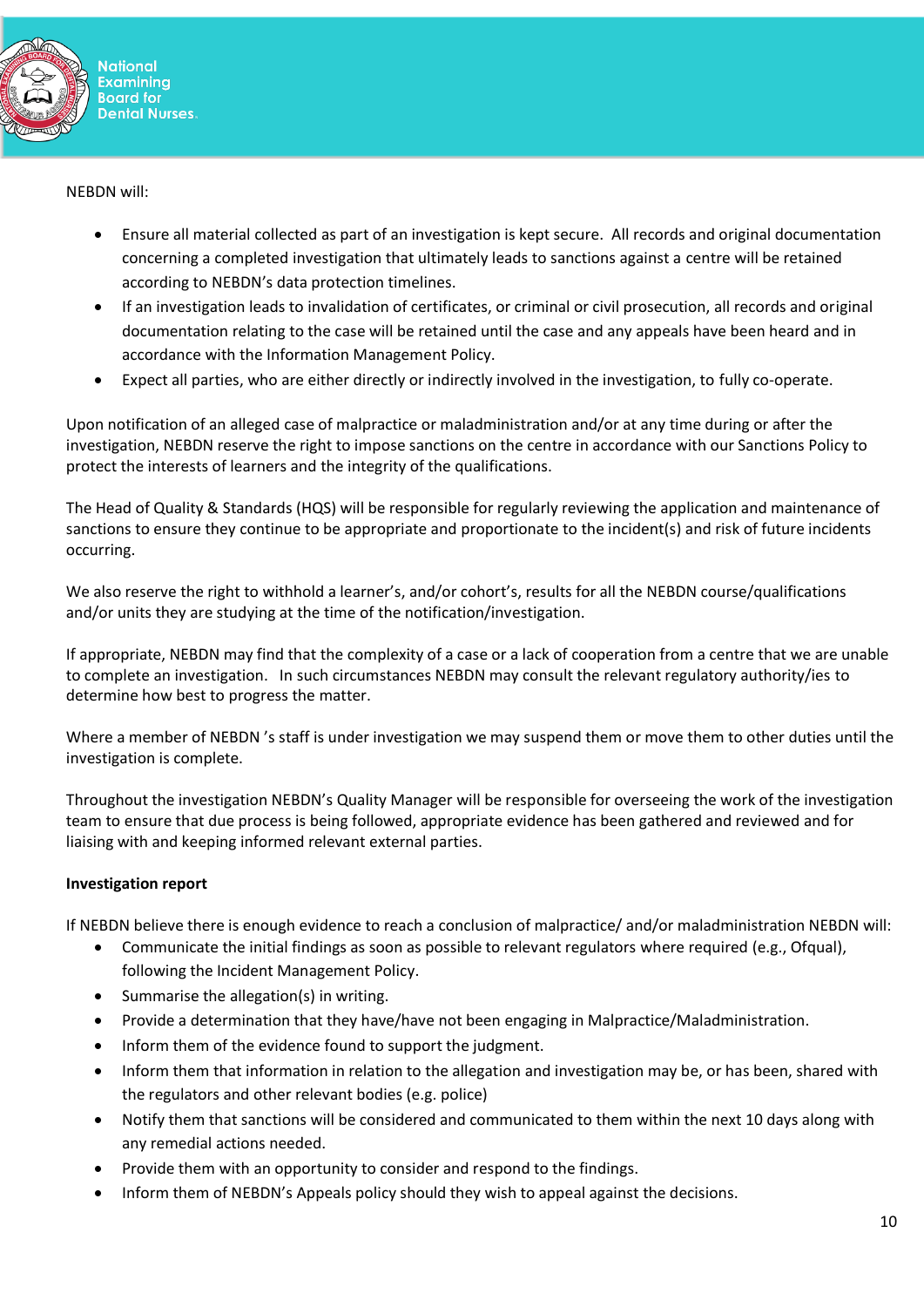

After an investigation, we'll produce a report for regulators, where relevant, to close the case. (centres will normally receive this via TheHub). Any subsequent amendments will be agreed between the parties concerned and ourselves. The report will cover the following areas and any required responses for regulators:

- Identify where the breach, if any, occurred.
- Confirm the facts of the case (and any extenuating factors if relevant)
- Identify who is responsible for the breach (if any)
- Contain supporting evidence where appropriate (e.g., written statements)
- Confirm an appropriate level of remedial action to be applied.
- Indicate any lessons learnt and changes made as a result.

NEBDN will make the final report available to the regulatory authorities and other external agencies as required.

If it was an independent/third party that notified NEBDN of the suspected or actual case of malpractice, NEBDN may also inform them of the outcome - in doing so NEBDN may withhold some details if to disclose such information would breach a duty of confidentiality or any other legal duty.

If it's an internal investigation against a member of NEBDN staff the Responsible Officer will agree the report with the relevant internal managers and appropriate internal disciplinary procedures will be implemented. In some circumstances the police or other external authorities may need to be alerted.

### **Investigation outcomes**

If the investigation confirms that malpractice or maladministration has taken place, NEBDN will consider what action to take to:

- Minimise the risk to the integrity of certification now and in the future.
- Maintain public confidence in the delivery and awarding of qualifications.
- Discourage others from carrying out similar instances of malpractice or maladministration.
- Ensure there has been no gain from compromising our standards.
- Redress any breach of regulatory standards and or expectations.

The action NEBDN may take is outlined in the Sanctions Policy.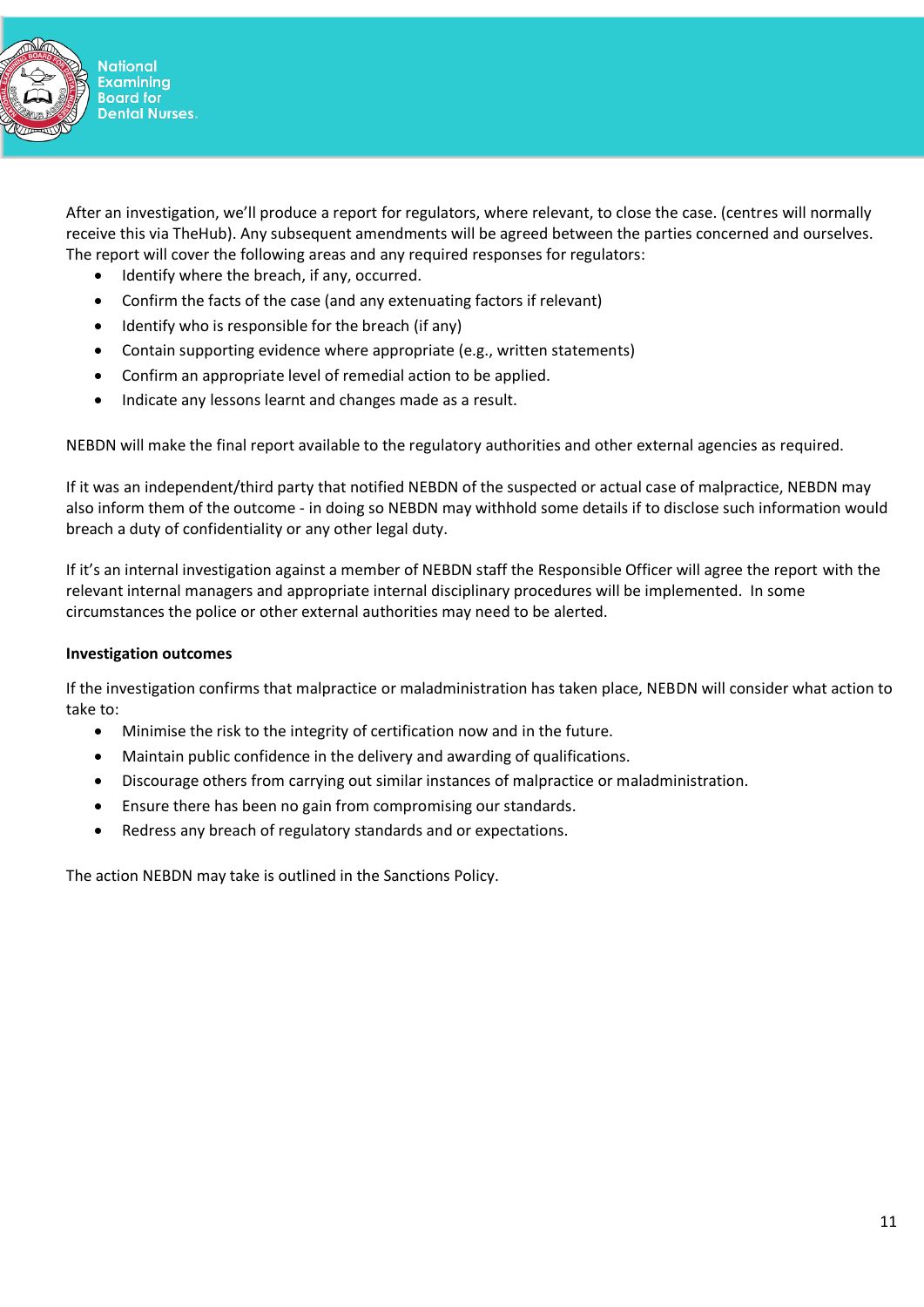

### **Suspicious learner behaviour during assessment activity**

#### *Assessment*

NEBDN will check for suspicious activity indicating learner collusion using a range of software and human checks to protect the integrity of the qualification and ensure that learners are safe beginners to become a registered Dental Nurse.

Online assessments are constantly monitored by invigilation software. Suspicious activity is scored by the software and scores over a certain value are further investigated by NEBDN staff to manually review and assess the degree of similarity of answers, timings of inputs, consistency of movement through the exam(s) and other markers compared to other learners. The software also monitors learners' movements and sounds; unusual activity is recorded and can be raised in real time. The issues identified are reviewed after the exam and to determine if there has been any suspicious behaviour; this may support other concerns identified or generate new concerns such as direct support of a learner by a  $3<sup>rd</sup>$  party while completing the exam.

Where staff have material evidence for concerns of suspicious behaviour, using various markers of collusion, then suspicious activity of learners along with NEBDN's evidence is reported back to centres for disciplinary intervention by the centre and clear warning to learners. This allows for centre consideration of impact on learner employment, where relevant, and ensures that centres are using their mandatory (GDC requirement) Fitness to Practice policy.

Centre feedback and outcomes must be communicated to NEBDN for confirmation and would be expected to at least include withdrawal from the affected exam, where warranted. NEBDN ultimately reserve the right to withhold certificates and further investigate the centre's appropriate use of their Fitness to Practice policy where we still hold concerns.

Subsequent suspicious activity may result in substantial sanctions against the learner including barring from future exams and withholding of certificates. Failure of a centre to carry out and follow their Fitness to Practice Policies and or apply penalties to learner(s) may also result in sanctions against the centre

Examiners will be available at Face to Face and Online assessments to monitor for any inappropriate communication between learners, use of mobile phones or other inappropriate conduct. Examiners will challenge any behaviour of concern at the time and record any issues identified and pass these to NEBDN staff for further review by the Presiding Examiner and to determine the action(s) needed.

#### **Appeals**

Where it is felt by centre or learners that the decision(s) made against them are unfounded or in breach of NEBDN policies and procedures, they have the right to appeal the decision(s) as per the Appeals Policy.

#### **Additional Reporting**

HQS or other staff will report volumes and trends in malpractice/maladministration to ESC meetings. When requested/required, the Responsible Officer will be responsible to ensure communication of the relevant data to Regulatory Bodies and other relevant organisations.

#### **References**

The following documents should/may be used in conjunction with this procedure: NEBDN Sanctions Policy NEBDN Sanctions Management Procedure